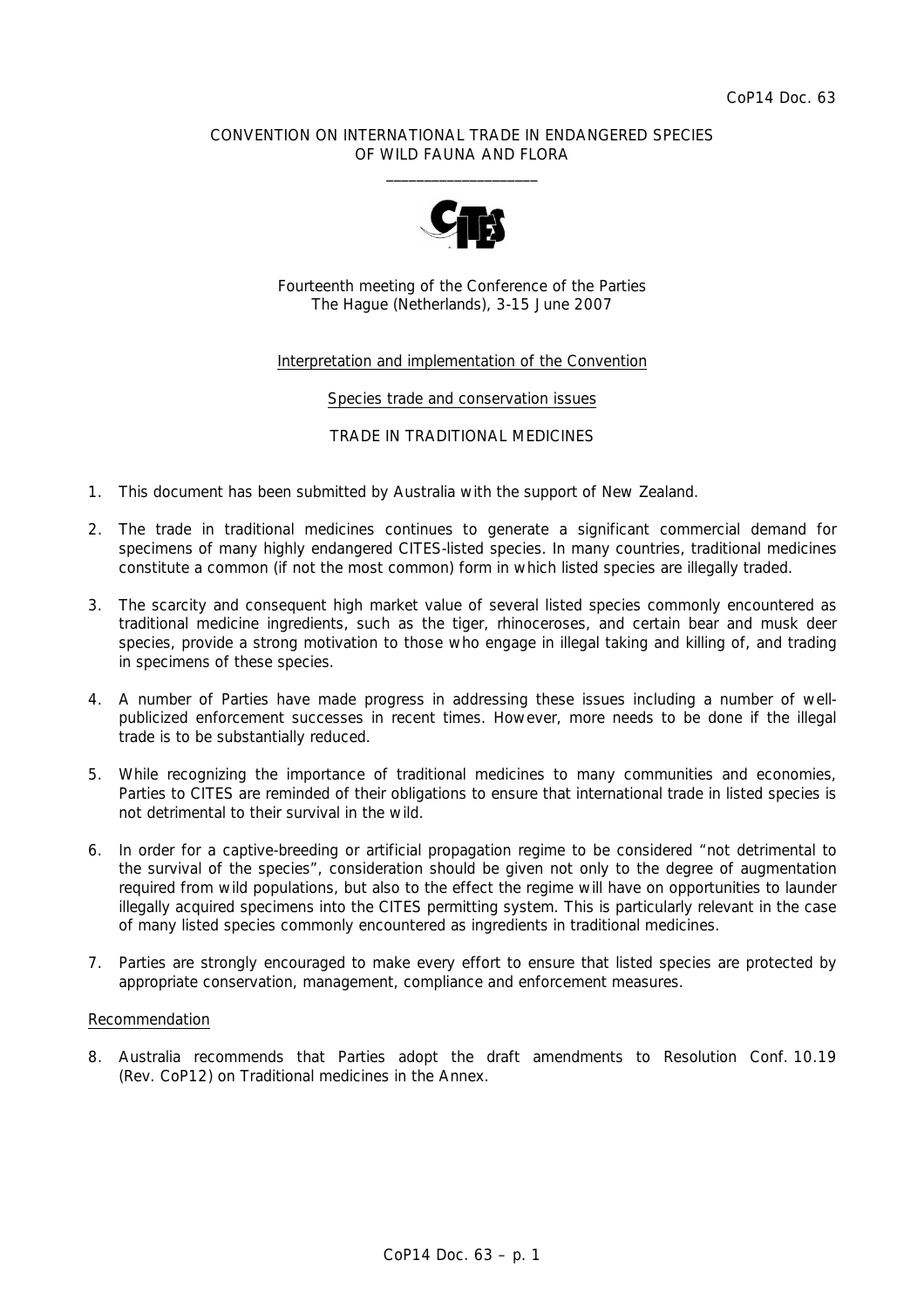- A. The Secretariat does not recommend the adoption of the proposed Resolution for the following reasons.
- B. The suggested addition to Resolution Conf. 10.19 (Rev. CoP12) under RESOLVES is to promote the use of alternative ingredients of medicines in preference to meeting the needs of the market through breeding in captivity for commercial purposes of Appendix-I species. However, this Resolution already promotes the use of alternatives and recommends the use of captive breeding only where appropriate and with sufficient safeguards, and in certain circumstances where this would relieve pressure on wild populations of species and be in accordance with national legislation.
- C. The urging that all traditional medicines destined for domestic use be marked and not allowed to be exported would require the Parties to adopt a definition of 'traditional medicine'. At the present time, any export of traditional medicines containing derivatives of Appendix I or Appendix II species would have to be authorized by the exporting Party. Therefore the Secretariat believes that the marking of traditional medicines to preclude their possible export is an unnecessary step. Furthermore, this requirement would encompass all specimens, including those that are personal effect of species included in Appendix II or III and for which no export permit is required under the Convention.
- D. Urging Parties to apply provisions under Article VII fully and consistently is unnecessary. Article XIV makes clear the right of Parties to adopt stricter domestic measures regarding the conditions for trade in and taking, possession or transport of specimens of species included in Appendices I, II and III, or not included in the Appendices, or the complete prohibition thereof.. If extra actions need to be taken in the interests of conserving the species, it is preferable that these be clearly defined so that Parties can harmonize their stricter domestic measures in this regard. Therefore, the Secretariat does not believe it is necessary to further acknowledge the rights of Parties in a general way in the Resolution.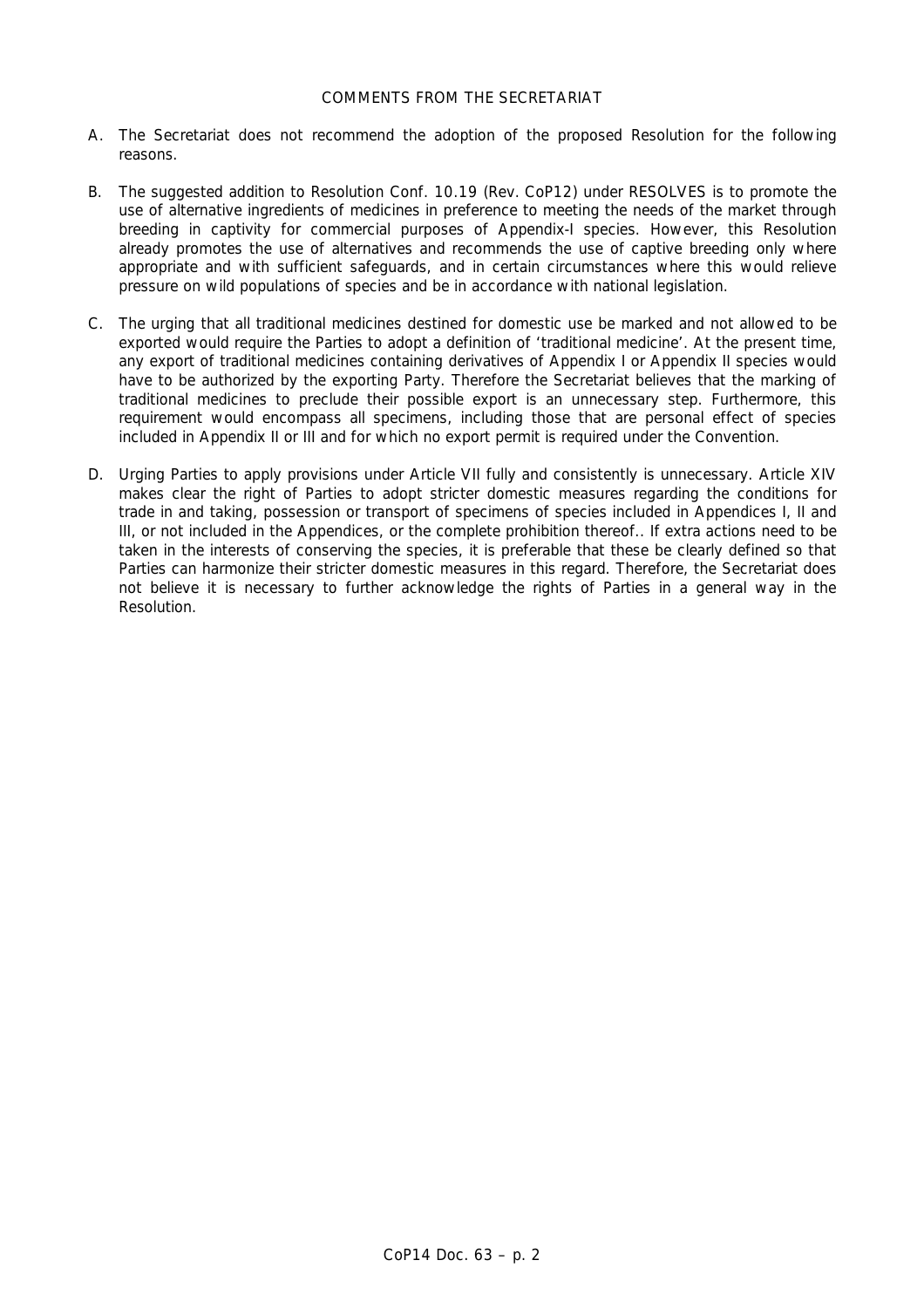# DRAFT RESOLUTION OF THE CONFERENCE OF THE PARTIES

## Draft amendments to Resolution Conf. 10.19 (Rev. CoP124)

## Traditional medicines

## NB: Text to be deleted is crossed out. Proposed new text is underlined.

RECOGNIZING that wild fauna and flora are used in many forms of traditional medicine and that continued and uncontrolled use of several endangered species in traditional medicine has been the subject of concern among range States and consumer countries in view of the potential threat to the long-term survival of these species and the development of traditional medicines on a sustainable basis;

RECOGNIZING that most traditional-medicine systems in East Asia were derived from traditional Chinese medicine which is a rational system of thought and practice developed over several millennia and involving extensive clinical observation and testing;

AWARE that the World Health Organization has acknowledged the importance of traditional medicines to the world's medicinal security and that millions of people depend on these medicines for primary health care;

CONVINCED of the need to improve understanding about the significance of traditional medicines in the world's health care systems whilst addressing the problems of over-exploitation of certain wild species;

ACKNOWLEDGING that many forms of traditional medicine depend on the sustainable harvesting of wild species;

RECALLING Resolution Conf. 9.19, adopted at the ninth meeting of the Conference of the Parties (Fort Lauderdale, 1994) which acknowledges that pressure on wild populations may be relieved by captive breeding and artificial propagation;

NOTING that there has been considerable debate in CITES fora over the positive and negative effects on wild populations of artificial propagation and breeding in captivity for commercial purposes, and a corresponding general acceptance that such effects vary considerably and are dependent on biological, social and economic considerations;

RECOGNIZING the importance of research into the use of substitutes for specimens of endangered species;

BELIEVING that adequate measures should be taken to conserve wild species at risk of over-exploitation to avoid their becoming threatened to the point where more severe measures may be necessary as in the case of the rhinoceroses and the tiger;

NOTING that the total volume of traditional medicines traded as personal effects under Article VII, paragraph 3, of the Convention may have a negative impact on the conservation of certain species;

CONVINCED of the importance of comprehensive national legislation and its effective enforcement for the implementation of the Convention in all party States;

RECALLING that Resolutions Conf. 9.14 (Rev. CoP13), Conf. 10.8 (Rev. CoP12), Conf. 11.7 and Conf. 12.5 refer to various measures to be taken in relation to the conservation of and trade in specific taxa commonly encountered as ingredients in traditional medicines;